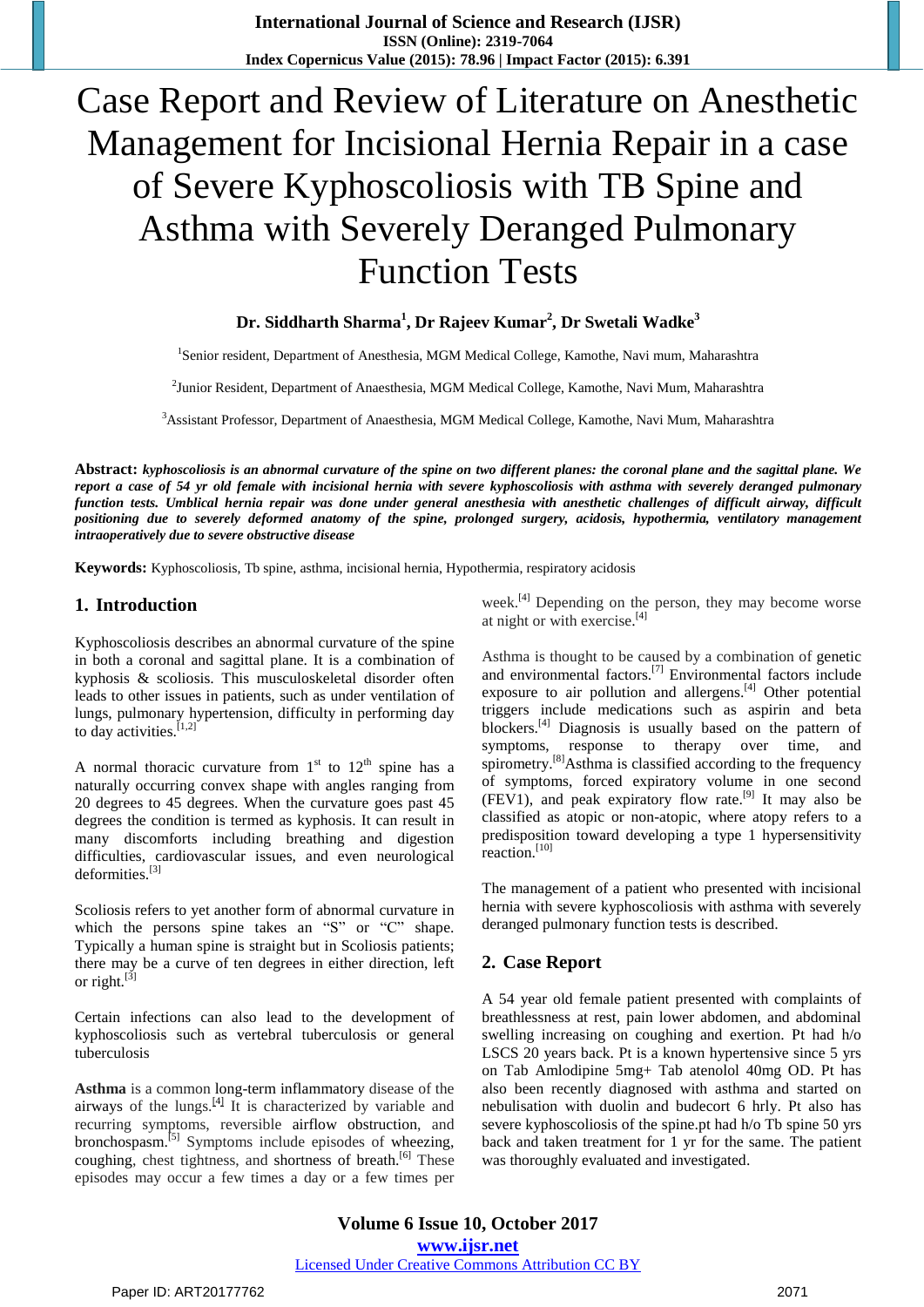Pre anesthetic check up was done and all routine investigations were done complete blood count, pt-inr, total bilirubin, direct bilirubin, serum creatinine, serum electrolytes, random blood sugar, blood group, x ray chest, ecg, pulmonary function tests, ABG at room air.

All investigations were within normal range. X ray chest showed kyphosis and cardiomegaly. Pulmonary function test was suggestive of very severe impairment of lung function with partial response to bronchodilator.



On oral & airway assessment pt had adequate mouth opening, no loose teeth & mallampatti scoring of 3.

Ultrasound (USG) abdomen was s/o 6 cm defect in the anterior abdominal wall with bowel contents s/o incisional hernia. Xray spine(figure 1) was s/o severe kyphosis os spine at L3-L4 level and scoliosis of spine towards left side at L2-L6 level.

Preoperatively pt was prepared. Pt was advised nebulisation with duolin and budecort 6 hrly and injection hydrocort 100 mg preoperatively and was asked to take antihypertensive medication on the morning of surgery. Bed/venti were reserved in icu.

Preoperative bp was 110/60 and pulse rate 86/min.

General anesthesia was planned for the pt i/v/o severe spinal deformity and short stature of the patient and large defect in abdominal wall and informed consent was obtained from the pt and relatives.

After shifting the pt on OT table two iv cannulas one 20 G in left hand and 18G in right hand were taken and iv fluids started. Standard ASA monitors were applied. The patient was prepared for fibreoptic intubation i/v/o difficult airway and distorted anatomy of the spine and restricted extension of neck. Pt was nebulised with 0.4% lignocaine solution. And gargles were done with viscous lignocaine solution. Transtracheal block was given. Cricothyroid membrane located. 3ml of 4% lignocaine taken in a 5 cc syringe which is passed perpendicular through the cricothyroid membrane. Needle advanced till air is freely aspirated and the drug is pushed inside. The pt was premedicated with inj anitidine 50mg, inj metoclopromide 10mg, inj glycopyrolate 0.2mg, inj midazolam 1mg, inj fentanyl 50 mics.

Fibreoptic intubation was carried out after visualizing da chords with 7.5 mm et tube and fixed at mark 20cm after confirmation of bilateral air entry. After securing the tube pt was induced with inj propofol 80 mg and inj vecuronium 5mg. pt was put on CMV mode of ventilator 12/450/0/50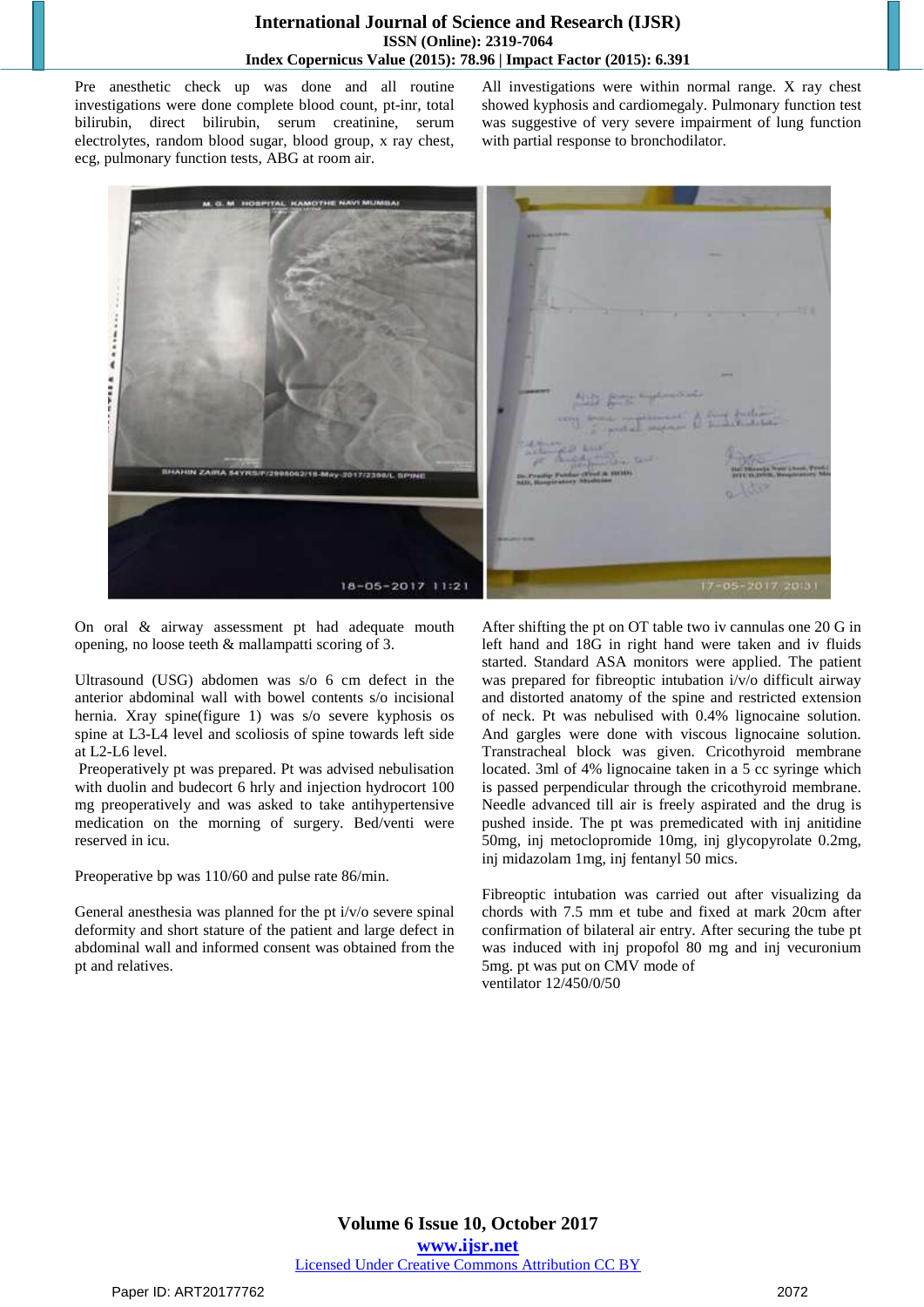

Anaesthesia was maintained with titrated doses of isoflurane and titrated doses of inj vecuronium and analgesia maintained with inj fentanyl 1 mic/kg/hr.

The surgery was performed in supine position & hands were rested on hand rests on either side of the table and padding was done of all the dependent parts of the body. A tranverse incision was taken near the hernia site. The bulging tissue was gently pushed back into the abdomen. 100% O2 and warm saline wash was given to reverse the ischemia of the bowels. After waiting for 15 minutes and return of normal pink colour of the bowels. The hernial sac was removed and mesh placed over the hernia site and sutures applied.

The surgery took 4 hrs due to extensive size of the defect. Towards the end of the surgery an abg was done s/o respiratory acidosis values were 7.28/50/90/22. Respiratory rate was increased from 12 to 16 and 100% O2 given for sometime.

Abg was repeated again at extubation and acidosis was corrected values being 7.40/38/220/21. Extuabation was planned for the patient and inhalation agents were tapered off. Inj ondensetron 4 mg was given. Patient was reversed with 2.5 mg neostigmine + 0.4 mg glycopyrolate after patient started breathing spontaneously. Inj hydrocortisone 100mg iv was given before extubation and two puffs of salbutamol inhaler given through et tube.

After complete recovery from neuromuscular blockade and patient following commands the ET Tube was removed. Propped up position was given and patient maintained on mask ventilation and den Hudson mask for sometime until becoming fully conscious and then shifted to post op.

## **3. Discussion**

While assessing the patient particular attention must be paid to the pulmonary function. The FEV1 and FEF ratio provides a good information about the type of lung disease. Restrictive or obstructive and also about its severity.

Severe kyphoscoliosis posed a problem for intubation and also positioning of the patient on the table.

Induction of anesthesia was done with intravenous and inhalational agents. Maintainence was done with sevoflurane because of its less airway irritant property. Vecuronium was the non-depolarising muscle relaxant of choice because of less histamine release in comparision to atracurium.

An incisional hernia is a type of hernia caused by an incompletely healed surgical wound and protrusion of bowel contents through the incisional site. While incisional hernias can occur at any incision, they tend to occur more commonly along a straight line from the xiphoid process of the sternum straight down to the pubis, and are more complex in these regions. Hernias in these areas have a high rate of recurrence if repaired via a simple suture technique under tension so they are usually repaired using a synthetic mesh.

All pressure points were padded in order to avoid post operative neuropathy. Attention must be paid to maintaining the patients temperature as far as possible. Warmed intravenous fluids, warm blankets and heated mattresses were kept in our case to prevent post operative hypothermia.

In addition to normal maintainence fluid requirements intra operatively, evaporative losses from an open abdomen (10-30 ml/kg/hr) and third space losses to bowel, omentum were taken into account. Crystalloids were used for maintainence and third space losses.

Intra operatively and postoperatively a urine output of 0.5-1.0 ml/kg/hr was maintained.

Anesthetic management in asthmatic patients has been focused on avoiding bronchoconstriction and inducing bronchodilatation. If general anesthesia is used a laryngeal mask airway is safer than endotracheal intubation. Propofol and ketamine inhibit bronchoconstriction, decreasing the risk of bronchospasm during anesthesia induction. Halothane, enflurane and isoflurane are potent bronchodilators and can be helpful even in status asthmaticus. Sevoflurane has shown controversial results.

Vecuronium, rocuronium, cisatracurium and pancuronium do not induce brochospasm, while atracurium and mivacurium can dose dependendly release histamine and should be cautiously administered in those patients.

**Volume 6 Issue 10, October 2017 <www.ijsr.net>** [Licensed Under Creative Commons Attribution CC BY](http://creativecommons.org/licenses/by/4.0/)